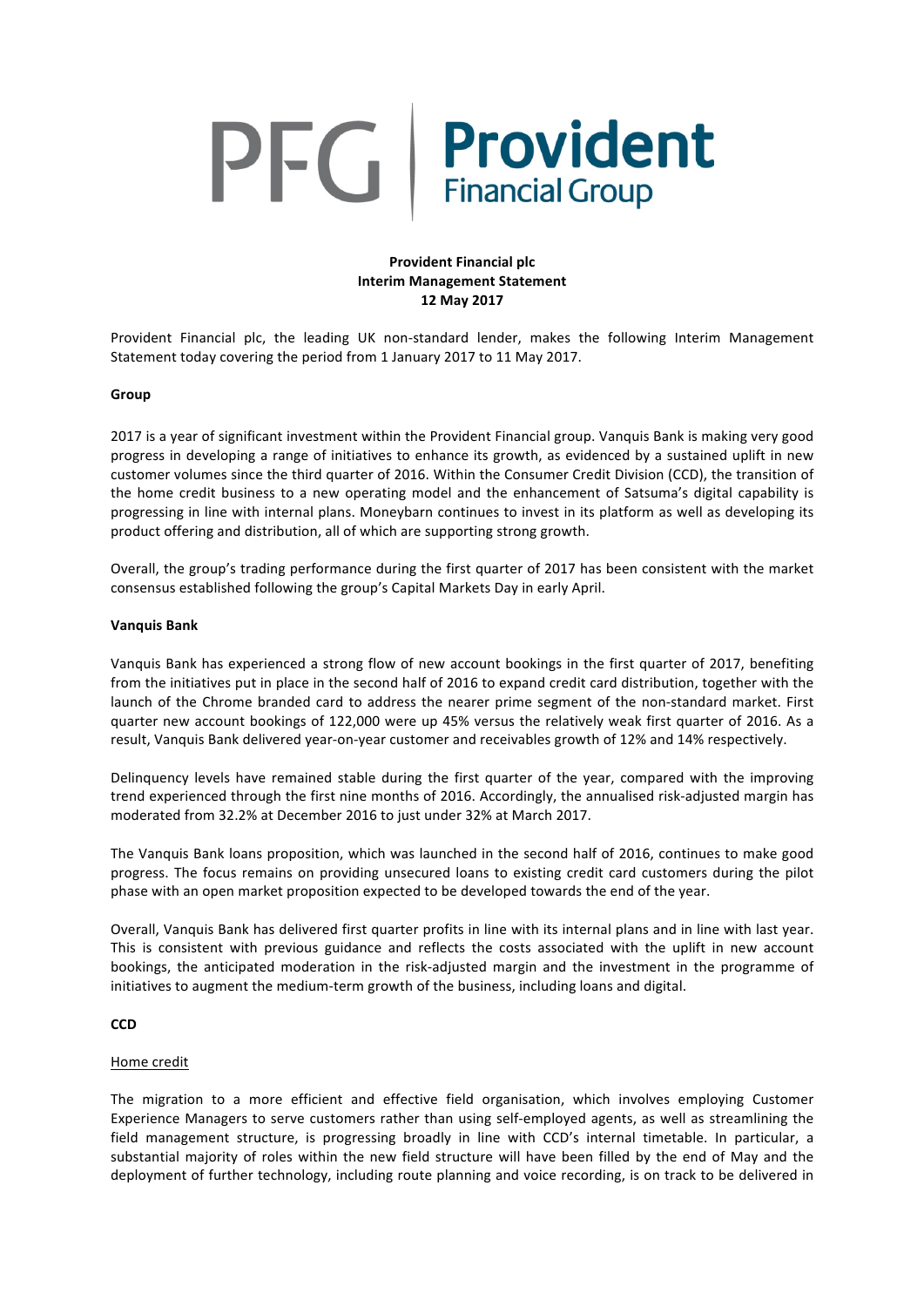July 2017 when the new model will be operational. As communicated at the Capital Markets Day in early April, the new model is expected to improve the medium-term profitability of the business through a combination of cost savings and sales and collections performance improvements.

Demand and customer confidence within the home credit customer base have remained stable during the first quarter of the year. The business has continued to focus on serving good-quality existing customers which has resulted in receivables ending the first quarter approximately 3% higher than March 2016. Customer numbers ended the first quarter at 755,000, some 6% lower than the start of the year, largely reflecting the normal seasonal reduction.

Collections performance since February has been impacted by uncertainty within the field organisation as it transitions to the new operating model. As indicated at the recent Capital Markets Day, the impact of this is expected to be a net short-term trading impact of up to £10m for 2017 as a whole, comprising a shortfall in contribution of approximately £15m in the first half of the year followed by the anticipated benefits of cost savings in the second half of the year of £5m.

A one-off exceptional charge of approximately £20m will be taken in the first half of 2017 in respect of redundancy, retention and training costs associated with the transition of the home credit business to the new operating model.

# Satsuma

Satsuma's performance continues to benefit from the good progress made during 2016 in developing its distribution, digital platform and further lending capability. The business is generating a good flow of new business and further lending with customer numbers increasing from 55,000 at December 2016 to 60,000 at March 2017 and receivables increasing from £18m to £21m over the same period. The credit quality of lending continues to improve and will be assisted further by the deployment of a new channel-specific underwriting engine launched in March 2017. Further lending to good quality existing customers is expected to be boosted by the roll-out of the new mobile app during the second quarter of the year.

Satsuma remains on track to deliver a small profit contribution for 2017 as a whole.

# **Moneybarn**

Moneybarn's new business volumes were strong during the first quarter of the year, showing year-on-year growth of approximately 20% and a significant increase from the growth rate of 7% in the fourth quarter of 2016. Accordingly, the end of March customer numbers were 43,000, showing year-on-year growth of 29%, and receivables were £322m, showing year-on-year growth of 33%. The annualised risk-adjusted margin has moderated from 24.1% at December 2016 to just below 24% reflecting additional impairment associated with the step-up in new business volumes.

# **Funding and capital**

The group's funding and liquidity positions remain strong with balance sheet gearing at the end of March of 2.2 times (March 2016: 2.0 times) compared with a covenant limit of 5.0 times. 

Headroom on the group's committed debt facilities at March 2017 amounted to £294m, which together with the retail deposits programme at Vanquis Bank, is sufficient to fund maturities and projected growth in the group until October 2019.

# **Regulation**

The uncertainties and risks most relevant to the group's performance continue to be in respect of UK regulation.

There have been no significant changes to the regulatory framework since the year-end results announcement. CCD continues to operate under an interim permission awaiting full authorisation.